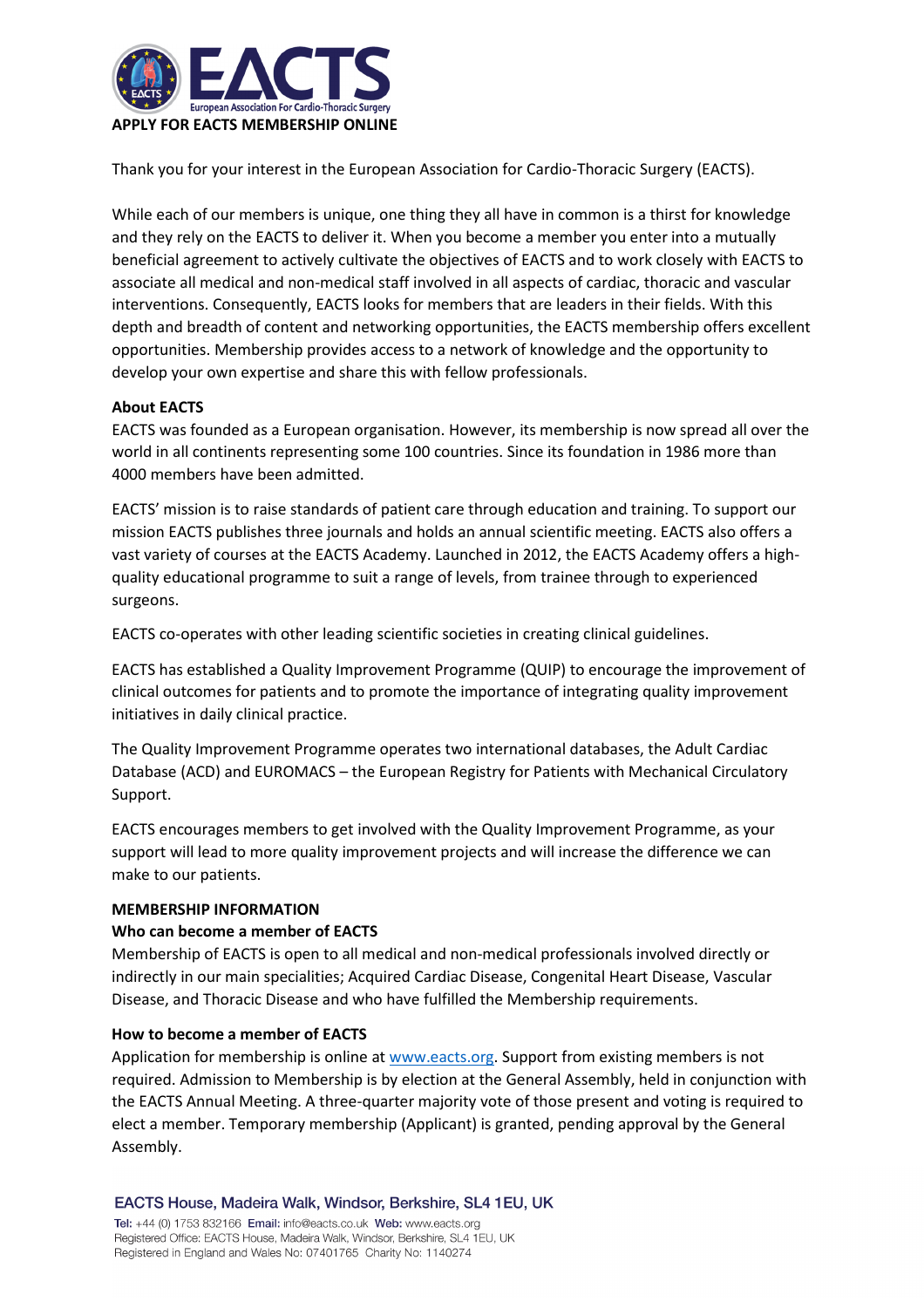

### **EACTS membership benefits include**

- European Journal of Cardio-Thoracic Surgery (online)
- Interactive Cardiovascular and Thoracic Surgery (online)
- MMCTS

- Reduced rates to EACTS for the Annual Meeting and other EACTS meetings/courses held during the year

- Complimentary subscription to the Society's quarterly newsletter, EACTS News
- Opportunity to participate in the work of EACTS, either in committees or journals
- Online services through [www.eacts.org](http://www.eacts.org/) with a personal web page on the online cardiothoracic
- surgery network[, www.ctsnet.org](http://www.ctsnet.org/)
- **-** Membership Certificate

## **EACTS Online Account**

The EACTS online account provides members with one central login for all the EACTS activities thus enabling members to edit and change personal data, pay membership fees, review and print correspondence including membership payment demands and invoices and receipts, register for the annual meeting and other courses with minimum effort.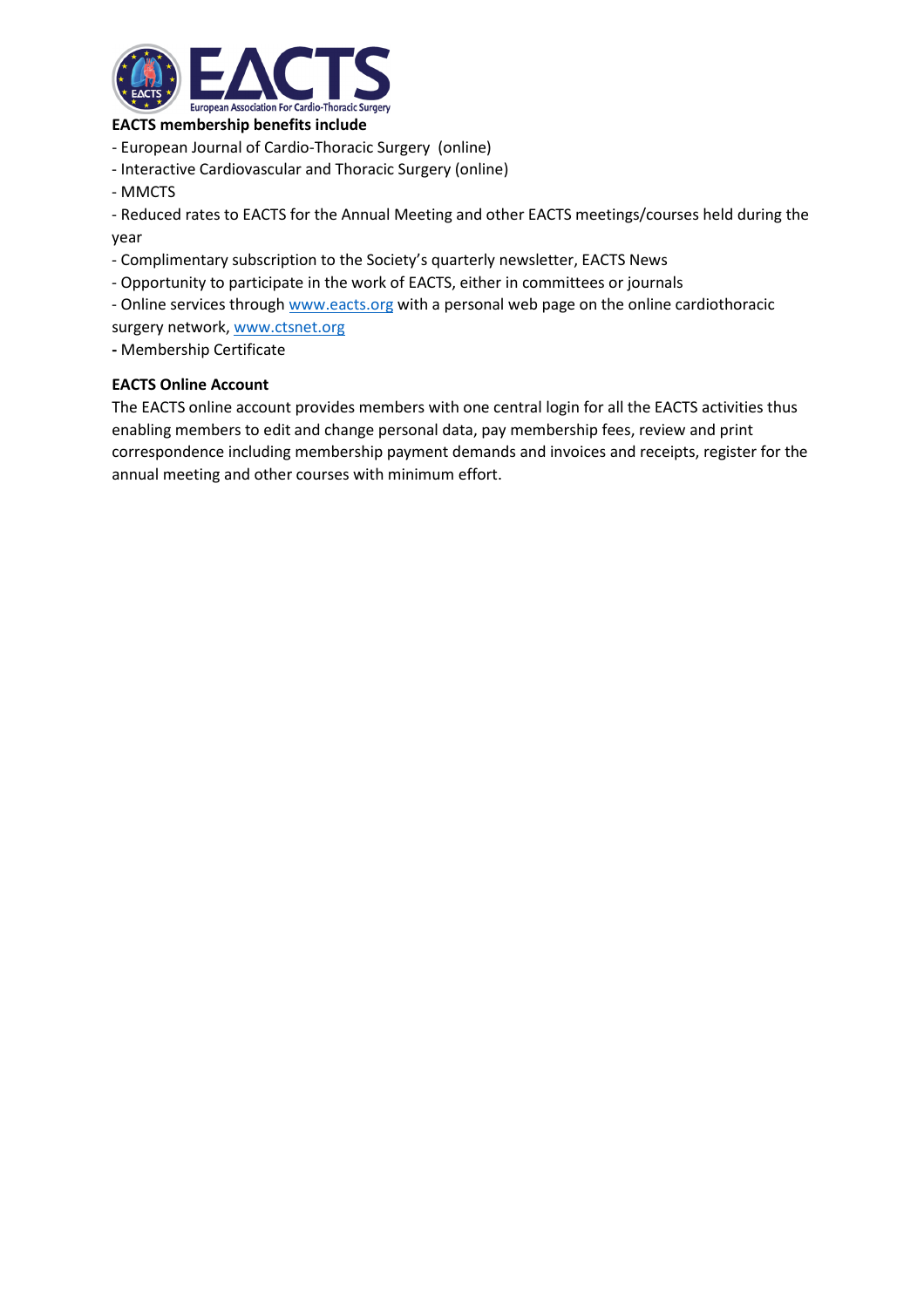

| <b>DESCRIPTION</b>                              |  |
|-------------------------------------------------|--|
| Standard EACTS Membership option                |  |
| Technicians / Perfusionists / Nurse & Physician |  |
| Assistants                                      |  |
| Membership option for those in speciality       |  |
| training. Applicants must state the expected    |  |
| completion date of their training programme     |  |
| and the application must be supported by a      |  |
| letter from the head of the department          |  |
| confirming training status                      |  |
| Low Income Countries per the World Bank As      |  |
| of July 1, 2020:                                |  |
| Afghanistan, Burundi, Burkina Faso, Central     |  |
| African Republic, Chad, Congo (Dem Rep),        |  |
| Eritrea, Ethiopia, Gambia, Guinea, Guinea-      |  |
| Bissau, Haiti, Liberia, Madagascar, Mali,       |  |
| Mozambique, Malawi, Niger, North Korea,         |  |
| Rwanda, Sudan, Sierra Leone, Somalia, South     |  |
| Sudan, Syrian Arab Republic, Togo, Tajikistan,  |  |
| Uganda, Yemen                                   |  |
| Members reaching the age of 65 years (or who    |  |
| retire from active practice at an earlier age)  |  |
| shall automatically become a Senior Member      |  |
| Reserved for such distinguished persons as may  |  |
| be deemed worthy of this honour by the          |  |
| Council with the concurrence of the Association |  |
|                                                 |  |

| <b>MEMBERSHIP FEES</b><br>All members are invoiced<br>annually. | <b>Annual Fee</b> | <b>Additional Information</b>                                                                                                        |
|-----------------------------------------------------------------|-------------------|--------------------------------------------------------------------------------------------------------------------------------------|
| <b>Active Member</b>                                            | €250              |                                                                                                                                      |
| Allied Health                                                   | £125              |                                                                                                                                      |
| Resident/Trainee                                                | €125              | Resident/Trainee Membership<br>Fee is for a maximum of five<br>years. On completion of<br>training, the full fee becomes<br>payable. |
| Low Incoem Country                                              | €125              |                                                                                                                                      |
| Senior                                                          | No Fee*           | *Without journals.<br>Full member fee payable to<br>continue receiving journals.                                                     |
| Honorary                                                        | No Fee            |                                                                                                                                      |

# **Application Process**

Applying online is quick and easy and will provide you with immediate access to information sources, support, advice and guidance. Before you start your application, please ensure that you have read this page and that you have your credit card details to hand. If you are applying for Resident/Trainee Membership please ensure that you have the end date of your training.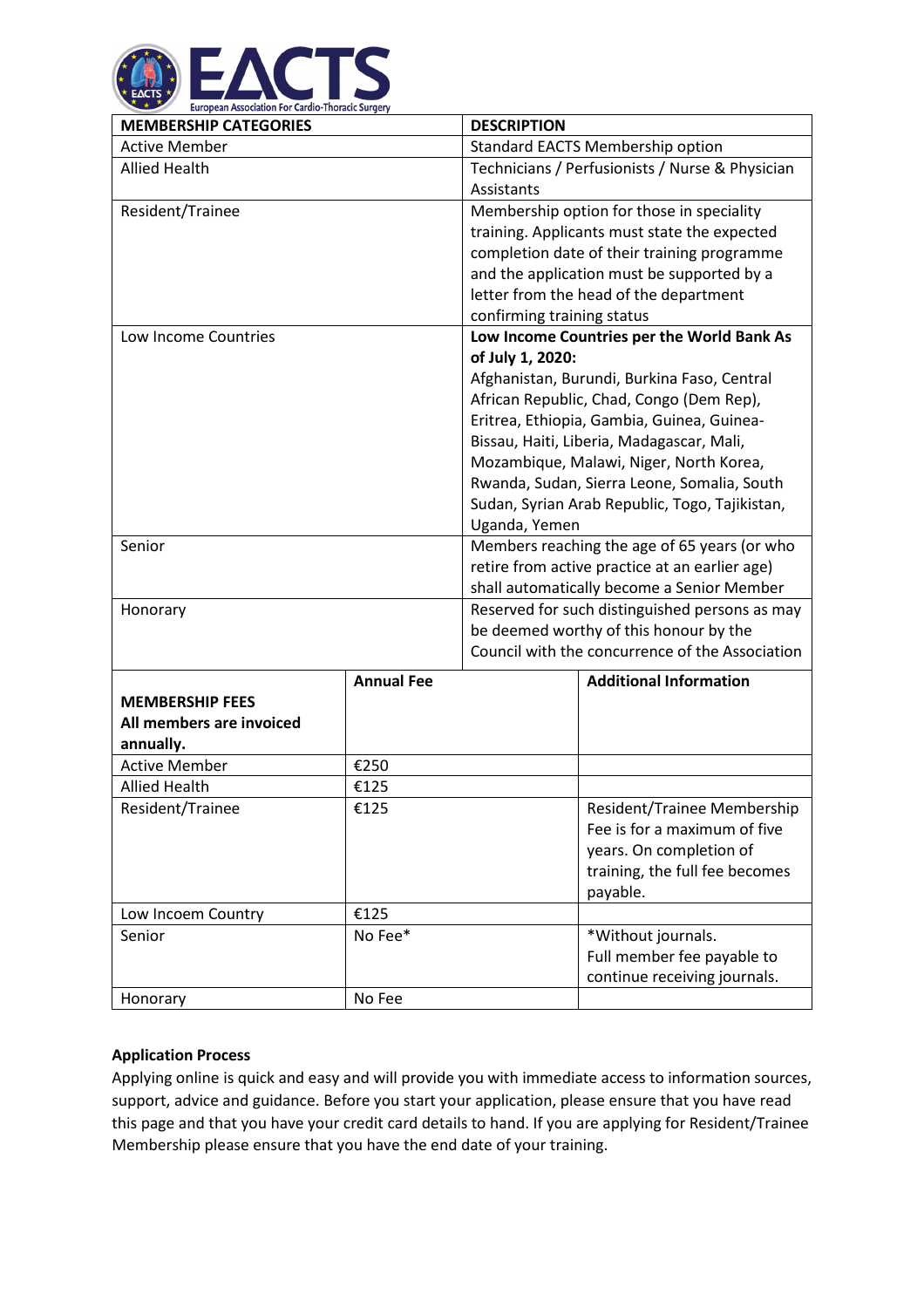

# **EACTS Online Account**

Applications are managed via your EACTS online account, [https://membership.eacts.org/#/login.](https://membership.eacts.org/#/login) Your EACTS online account provides members with one central login for all the EACTS activities thus enabling members to edit and change personal data, pay membership fees, review and print correspondence including membership payment demands and invoices, register for the annual meeting and other courses, download certificates of attendance for those with a minimum of effort

#### **What happens next?**

Please note that your application is not considered complete until you have made the payment for your membership subscription. Only after you have completed the payment your status will change from "In progress" to "Applicant".

Trainee applicants are reminded that to apply for the Trainee membership fee a letter from the head of the department that states that the applicant is in training is necessary. Please upload this letter in your account. Your application is not considered complete until this letter has been uploaded and only after this letter has been acknowledged/reviewed by the association.

The EACTS Secretariat will collate all applications. All online applications complete at **1 July**, members to be elected, will be presented at the General Assembly at the EACTS Annual Meeting for approval by all members. Given the procedures outlined above, an applicant does not become a full member of EACTS until after the Annual Meeting.

Once your application is complete, you will receive an email from OUP (Oxford University Press) asking you to register for accessing your online subscription to the European Journal of Cardio-Thoracic Surgery (EJCTS). This will be sent separately as soon as EACTS has informed OUP of the new applicants which happen monthly. Expect an administrative time period for this process to be complete.

With the applicant status, you will automatically qualify for member reduced fees for EACTS Academy courses. Annual Meeting; in order to qualify for member reduced fees for the Annual Meeting, your application needs to be complete by 1 July.

### **What are the options when I retire?**

Members reaching the age of 65 years (or who retire from active practice at an earlier age) shall automatically become a Senior Member. Senior members only pay the member fee is wishing to continue to receive the journals.

### **How to discontinue membership?**

Any member may voluntarily resign from membership. Any member whose dues are in arrears for two years will have his membership terminated. Upon payment of his arrears, a member will be reinstated.

The council acting as Board of Censors may remove a member of the grounds of professional or ethical misconduct, after giving such a member ample opportunity to appeal on his own behalf.